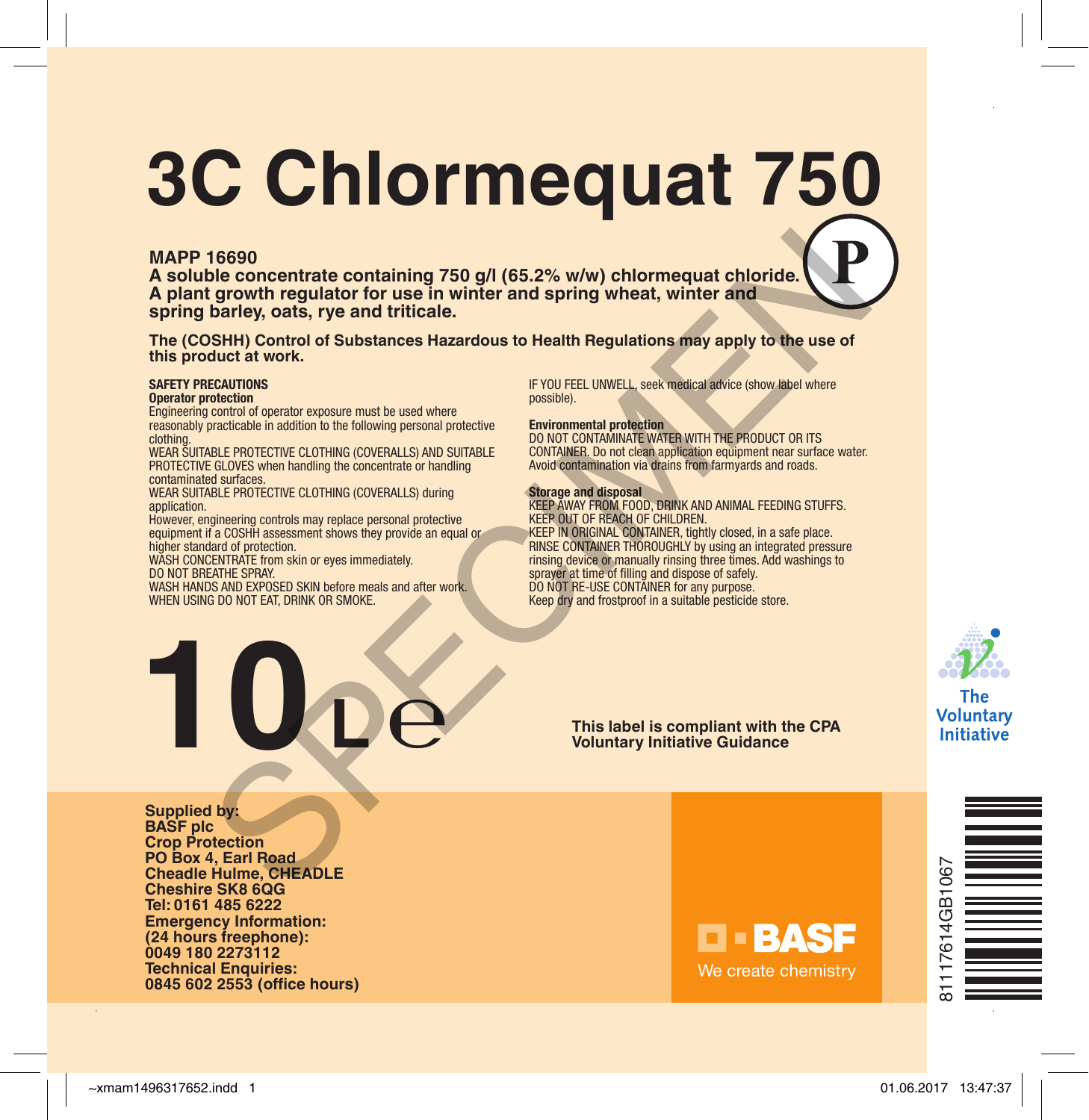### **3C Chlormequat 750**

A soluble concentrate containing 750 g/l (65.2% w/w) chlormequat chloride.

#### **Danger:**

**Harmful in contact with skin. Toxic if swallowed. May be corrosive to metals. Harmful to aquatic life with long lasting effects.** Wear protective gloves/clothing. IF SWALLOWED: Immediately call a POISON CENTER or doctor/physician. IF ON SKIN: wash with plenty of soap and water. Take off immediately all contaminated clothing. Wash contaminated clothing before reuse. Absorb spillage to prevent material damage. Dispose of contents/container to a licensed hazardous-waste disposal contractor or collection site except for empty clean containers which can be disposed of as non-hazardous waste. Manioved.<br>
Section galaxies if the twitch state of the control of the special interval of the section of the section of the section of the section of the section of the section of the section of the section of the section

#### **To avoid risks to human health and the environment, comply with the instructions for use.**

**This product is approved under the Plant Protection Products Regulation (EC) 1107/2009.**

#### **IMPORTANT INFORMATION**

#### **FOR USE ONLY AS AN AGRICULTURAL PLANT GROWTH REGULATOR, as directed below:**

| Crops                             | <b>Maximum Individual</b><br><b>Dose Per Hectare</b> | <b>Maximum Total Dose per Crop</b> | <b>Latest Time of</b><br><b>Application</b>        |
|-----------------------------------|------------------------------------------------------|------------------------------------|----------------------------------------------------|
| Winter wheat                      | 2.0 litres product per<br>hectare*                   | 2.0 litres product per hectare     | Upto and including second<br>node detectable stage |
| Spring wheat                      | 1.25 litres product per<br>hectare                   | 1.25 litres product per hectare    | Upto and including second<br>node detectable stage |
| Winter barley                     | 2.0 litres product per<br>hectare                    | 2.0 litres product per hectare     | Upto and including second<br>node detectable stage |
| Spring barley                     | 1.5 litres product per<br>hectare*                   | 1.5 litres product per hectare     | Upto and including second<br>node detectable stage |
| Oats, Rye and<br><b>Triticale</b> | 2.0 litres product per<br>hectare                    | 2.0 litres product per hectare     | Upto and including second<br>node detectable stage |

**Other specific restriction**:<br>\* A maximum dose of 1.33L per hectare must not be exceeded when applied to winter wheat and spring barley before stem elongation (GS 30).

**READ THE LABEL BEFORE USE. USING THIS PRODUCT IN A MANNER THAT IS INCONSISTENT WITH THE LABEL MAY BE AN OFFENCE. FOLLOW THE CODE OF PRACTICE FOR USING PLANT PROTECTION PRODUCTS.**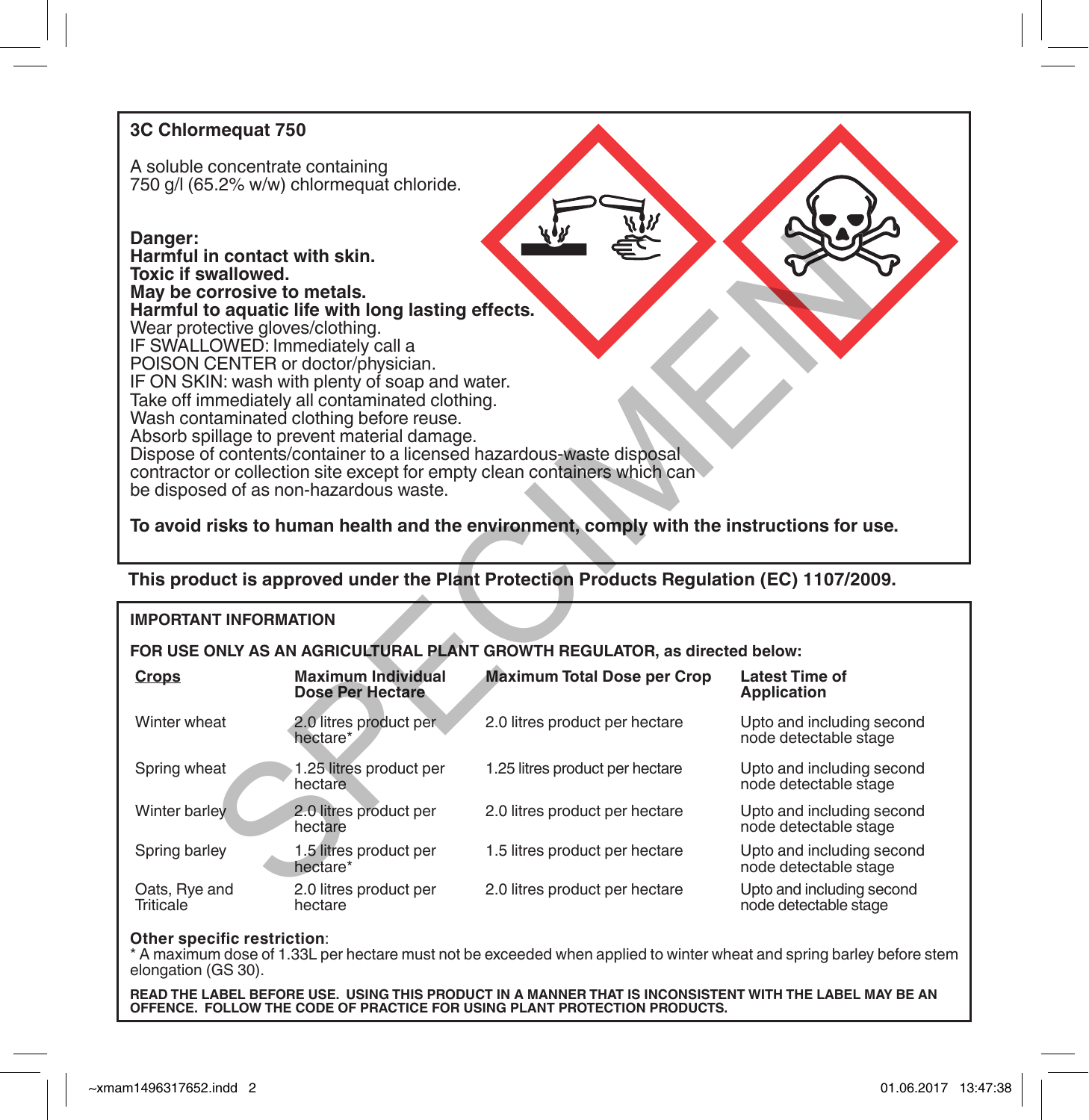#### **DIRECTIONS FOR USE**

IMPORTANT: This information is approved as part of the Product Label. All instructions within this section must be read carefully in order to obtain safe and successful use of this product.

#### **1. Restrictions/Warnings**

3C Chlormequat 750 should be applied to crops during good growing conditions at the correct timing.

Only use on crops at risk of lodging.

**DO NOT** apply 3C Chlormequat 750 to any crop suffering physical stress caused by waterlogging, drought or other conditions. Crops with a substantial moisture deficit should NOT be treated.

Care should be taken to avoid overlap of spray swaths.

**DO NOT** apply 3C Chlormequat 750 when the crop is wet or if rain or frost is imminent.

**DO NOT** apply 3C Chlormequat 750 to very late sown spring crops.

**DO NOT** apply 3C Chlormequat 750 to crops on soils of low fertility unless these soils regularly receive adequate dressings of nitrogen fertilizers. that rootshoutdoe applied to when the physical stress caused by waterlogging, drought or others an is the of lodging.<br>Specifical moisture deficit should NOT be treated.<br>Substantial moisture deficit should NOT be treated.<br>S

3C Chlormequat 750 may be applied to wheat, oats and winter barley under-sown with grasses and clovers.

Caution is needed if using mixtures of liquid nitrogen fertilisers and 3C Chlormequat 750 as scorching may result in certain circumstances.

Do not use straw from 3C Chlormequat 750 treated cereals as a horticultural growth medium or as a mulch.

#### **2. Height reduction and lodging control**

3C Chlormequat 750 produces shorter, thicker and stronger stems which can reduce lodging in winter and spring wheat, winter and spring barley, oats, rye and triticale. Yield preservation of lodged crops can occur as a consequence.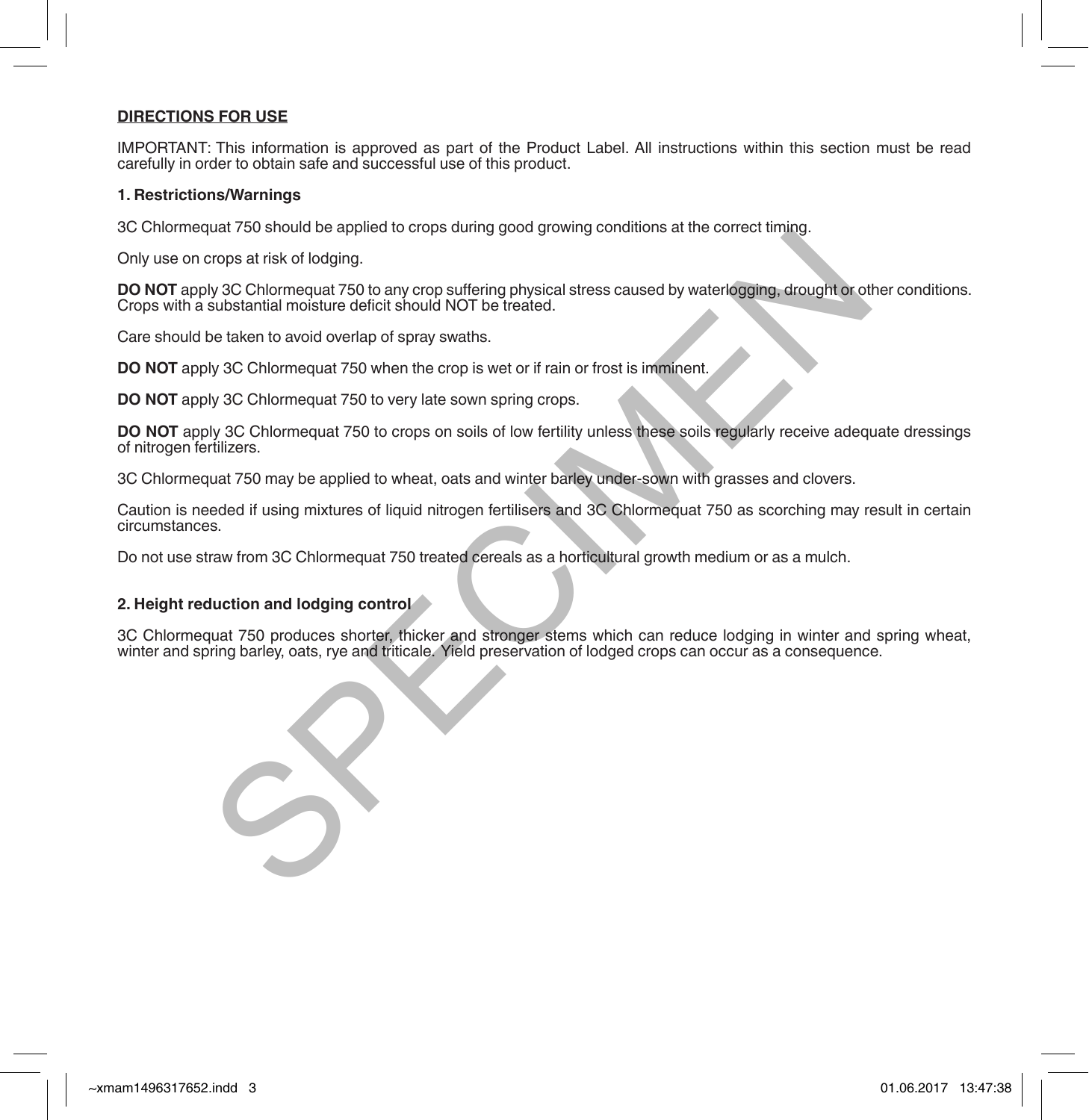#### **3. Crop specific information**

#### **3.1 Crops**

3C Chlormequat 750 can be used on all varieties of the following cereal crops at the rates and timings and water volumes detailed below:

| Crops                                                                                                                                                                                                                                                                       | Dose rate<br>I/ha | <b>Application timing (BBCH)</b>    |                                                              | <b>Water volume</b> |  |  |
|-----------------------------------------------------------------------------------------------------------------------------------------------------------------------------------------------------------------------------------------------------------------------------|-------------------|-------------------------------------|--------------------------------------------------------------|---------------------|--|--|
|                                                                                                                                                                                                                                                                             |                   | <b>Earliest</b>                     | Latest                                                       | I/ha                |  |  |
| Winter wheat and<br>autumn-drilled<br>spring wheat                                                                                                                                                                                                                          | $2.0*$            | Beginning of tillering (GS<br>21)   | Up to and including second node.<br>detectable stage (GS 32) | 150-300             |  |  |
| Spring wheat                                                                                                                                                                                                                                                                | 1.25              | End of tillering (GS 29)            | Up to and including second node<br>detectable stage (GS 32)  | 200-300             |  |  |
| Winter barley                                                                                                                                                                                                                                                               | 2.0               | Pseudo stem erect (GS 30)           | Up to and including second node<br>detectable stage (GS 32)  | 150-200             |  |  |
| Spring barley                                                                                                                                                                                                                                                               | $1.5*$            | Three tillers detectable<br>(GS 23) | Up to and including second node<br>detectable stage (GS 32)  | 200-400             |  |  |
| Winter and spring<br>oats                                                                                                                                                                                                                                                   | 2.0               | Pseudo stem erect (GS 30)           | Up to and including second node<br>detectable stage (GS 32)  | 200-400             |  |  |
| Rye                                                                                                                                                                                                                                                                         | 2.0               | Pseudo stem erect (GS 30)           | Up to and including second node<br>detectable stage (GS 32)  | 200-300             |  |  |
| <b>Triticale</b>                                                                                                                                                                                                                                                            | 2.0               | Pseudo stem erect (GS 30)           | Up to and including second node<br>detectable stage (GS 32)  | 200-400             |  |  |
| * A maximum dose of 1.33L per hectare must not be exceeded when applied to winter wheat and spring barley before stem<br>elongation (GS 30).                                                                                                                                |                   |                                     |                                                              |                     |  |  |
| For optimum height reduction in winter barley, apply 3C Chlormequat 750 at GS 30. In winter barley the use of Terpal<br>sequentially is recommended for reliable lodging control.                                                                                           |                   |                                     |                                                              |                     |  |  |
| In winter wheat and autumn-drilled spring wheat, rye and triticale the use of Terpal sequentially is recommended for improved<br>lodging control where the crop is growing vigorously.                                                                                      |                   |                                     |                                                              |                     |  |  |
| Qualified recommendation<br>3C Chlormequat 750 may be applied in 100 litres water per hectare although efficacy at this reduced water volume has not<br>been evaluated. Therefore application at 100 litres per hectare is at user's risk with regard to biological safety. |                   |                                     |                                                              |                     |  |  |
| 4. Following crops                                                                                                                                                                                                                                                          |                   |                                     |                                                              |                     |  |  |

#### Qualified recommendation

#### **4. Following crops**

#### **4.1 Following crops after normal harvest**

Any crop can be planted following normal harvest of an approved cereal crop treated with 3C Chlormequat 750.

#### **4.2 In the event of crop failure**

In the event of crop failure, lettuce, clover or sunflower should not be planted or drilled within eight weeks.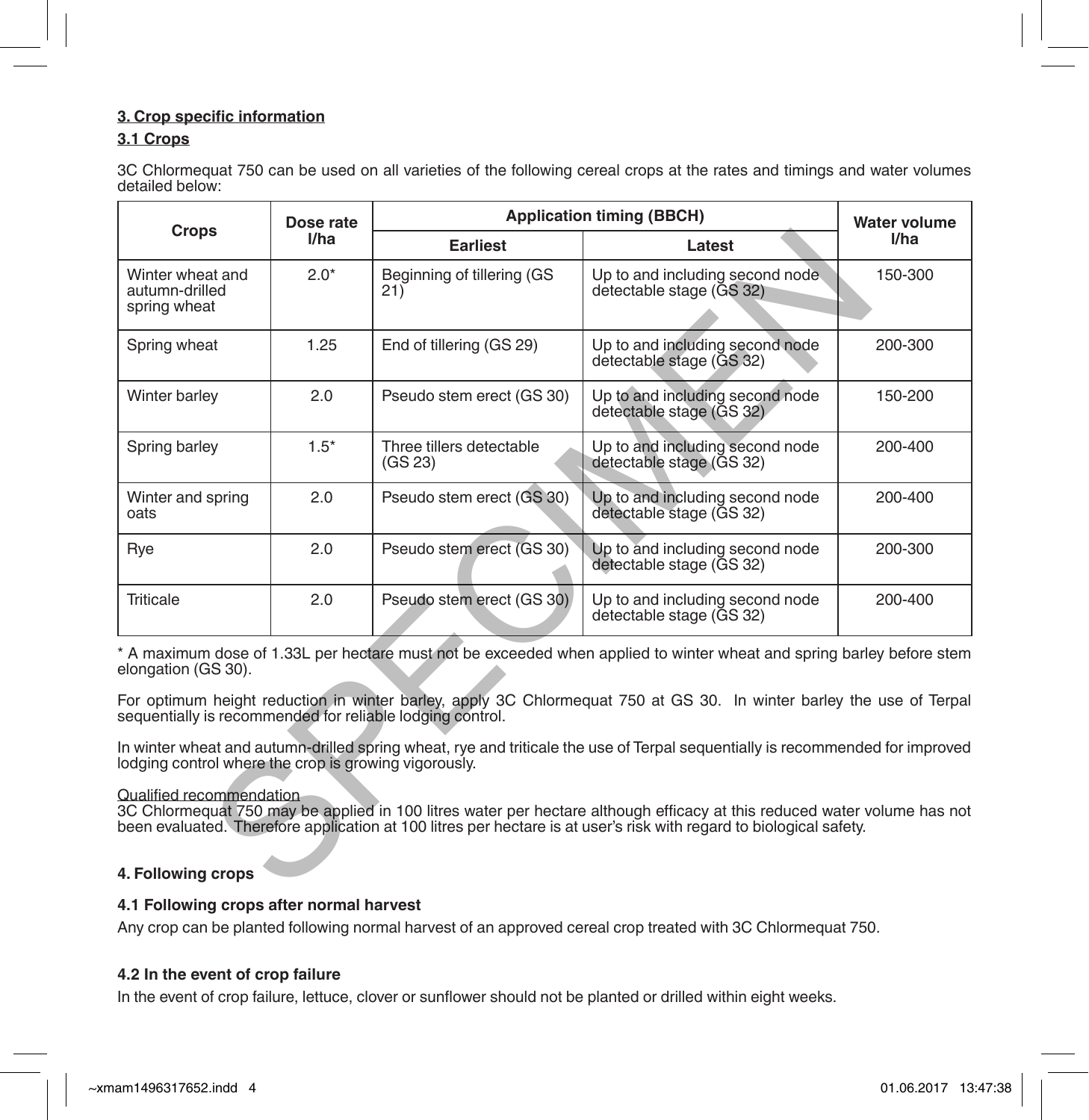#### **5. Mixing and application**

#### **5.1 Mixing**

Never prepare more spray solution than is required.

Three quarters fill the tank with clean water and start the agitation. To ensure thorough mixing of the product, invert the container several times before opening. Add the required quantity of 3C Chlormequat 750 to the spray tank while re-circulating. Add the remainder of the water and continue agitation until spraying is complete.

When tank mixes are to be used, take due note of any instructions given as to the order of mixing. Each product should be added separately to the spray tank and fully dispersed before the addition of any further product(s).

All tank mixes should be used immediately after mixing.

On emptying the container, rinse container thoroughly by using an integrated pressure rinsing device or by manually rinsing three times. Add washings to tank at time of filling and dispose of container safely.

#### **5.2 Application**

Apply as a MEDIUM spray, as defined by BCPC.

#### **5.3 Sprayer cleaning**

Wash sprayer thoroughly immediately after use, using clean water and following the sprayer cleaning guidance provided by the equipment manufacturer.

#### **6. Compatibility**

For details of compatibilities contact your distributor, local BASF representative or the BASF Technical Services Hotline: 0845 602 2553.

#### **Mixtures Known to be Incompatible**:

3C Chlormequat 750 is not compatible with products containing diflufenican.

This list has been prepared in the light of information available at the time of publication. Other mixtures not referred to here may also prove to be incompatible and it is therefore advisable not to use mixtures other than those listed as compatible in this label.

#### **The following does not form part of the product label under the Plant Protection Products Regulation (EC) 1107/2009.**

With many products there is a general risk of resistance developing to the active ingredients. For this reason a change in activity cannot be ruled out. It is generally impossible to predict with certainty how resistance may develop because there are so many crop and use connected ways of influencing this. We therefore have to exclude liability for damage or loss attributable to any such resistance that may develop. To help minimise any loss in activity the BASF recommended rate should in all events be adhered to. the water and continue agression funal specifying is complete.<br>This was are to be used, take due note of any instructions given as to the order of mixing. Each procedure at<br>takely to the spray tank and fully dispersed befo

Numerous, particularly regional or regionally attributable, factors can influence the activity of the product. Examples include weather and soil conditions, crop plant varieties, crop rotation, treatment times, application amounts, admixture with other products, appearance of organisms resistant to active ingredients and spraying techniques. Under particular conditions a change in activity or damage to plants cannot be ruled out. The manufacturer or supplier is therefore unable to accept any liability in such circumstances. All goods supplied by us are of high grade and we believe them to be suitable, but as we cannot exercise control over their mixing or use or the weather conditions during and after application, which may affect the performance of the material, all conditions and warranties, statutory or otherwise, as to the quality or fitness for any purpose of our goods are excluded and no responsibility will be accepted by us for any damage or injury whatsoever arising from their storage, handling, application or use; but nothing should be deemed to exclude or restrict any liability upon us which cannot be excluded or restricted under the provisions of the Unfair Contract Terms Act 1977 or any similar applicable law.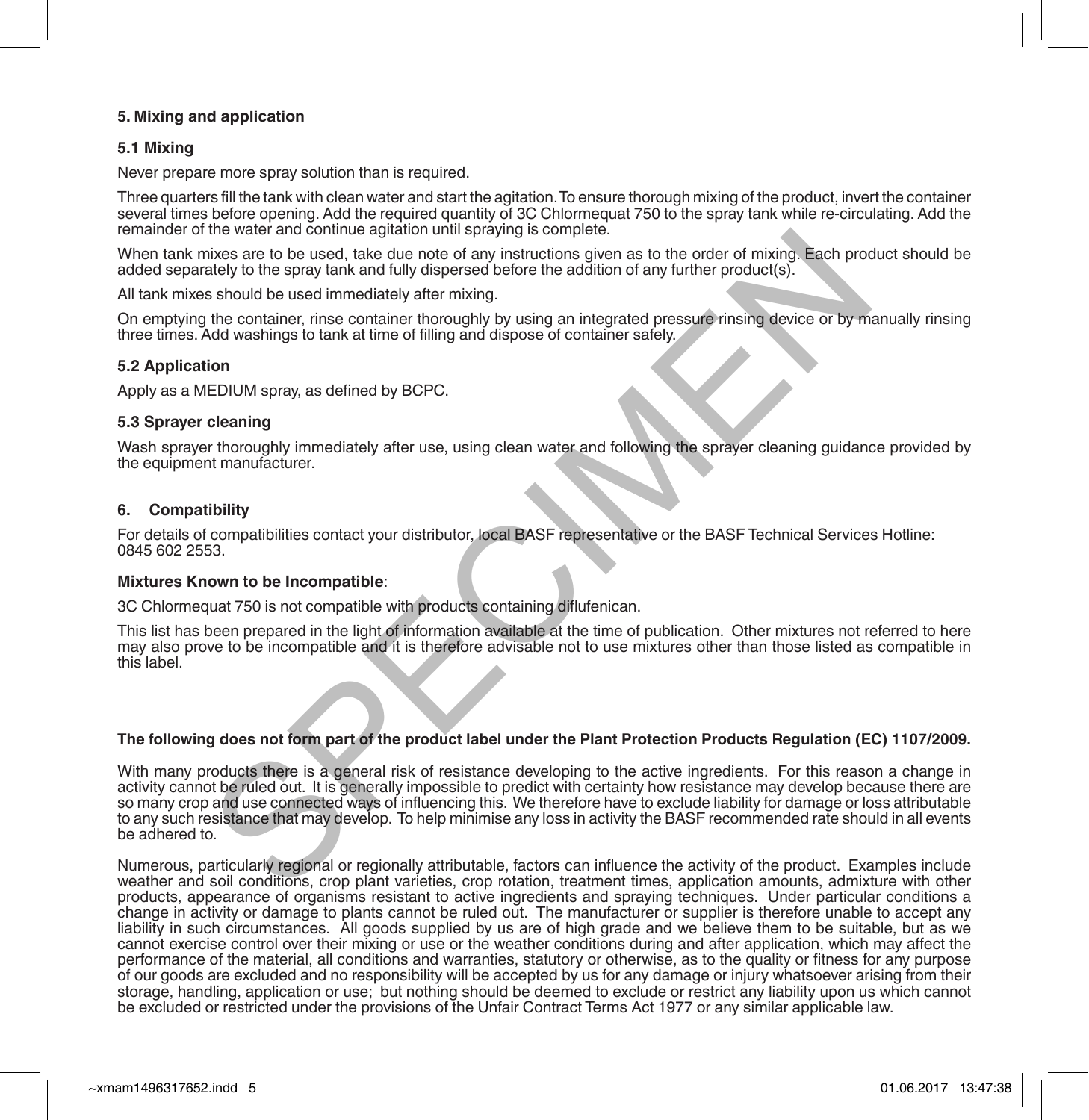**Section 6 of the Health and Safety at Work Act Additional Product Safety Information** 

**The product label provides information on a specific pesticidal use of the product; do not use otherwise, unless you have assessed any potential hazard involved, the safety measures required and that the particular use has "off-label" approval or is otherwise permitted under the Plant Protection Product Regulations (EC) No 1107/2009.** The product label brownted on a specific settle persiste and the product at once the product and the theorem in<br>the synthesis settle and the persiste of a straighted and the set of the set of the settlement on this size of

**The information on this label is based on the best available information including data from test results.**

### **Safety Data Sheet**

To access the Safety Data Sheet for this product scan the QR code or use the weblink below:



bit.ly/3C\_Chlormequat\_750\_sds

Alternatively, contact your supplier.